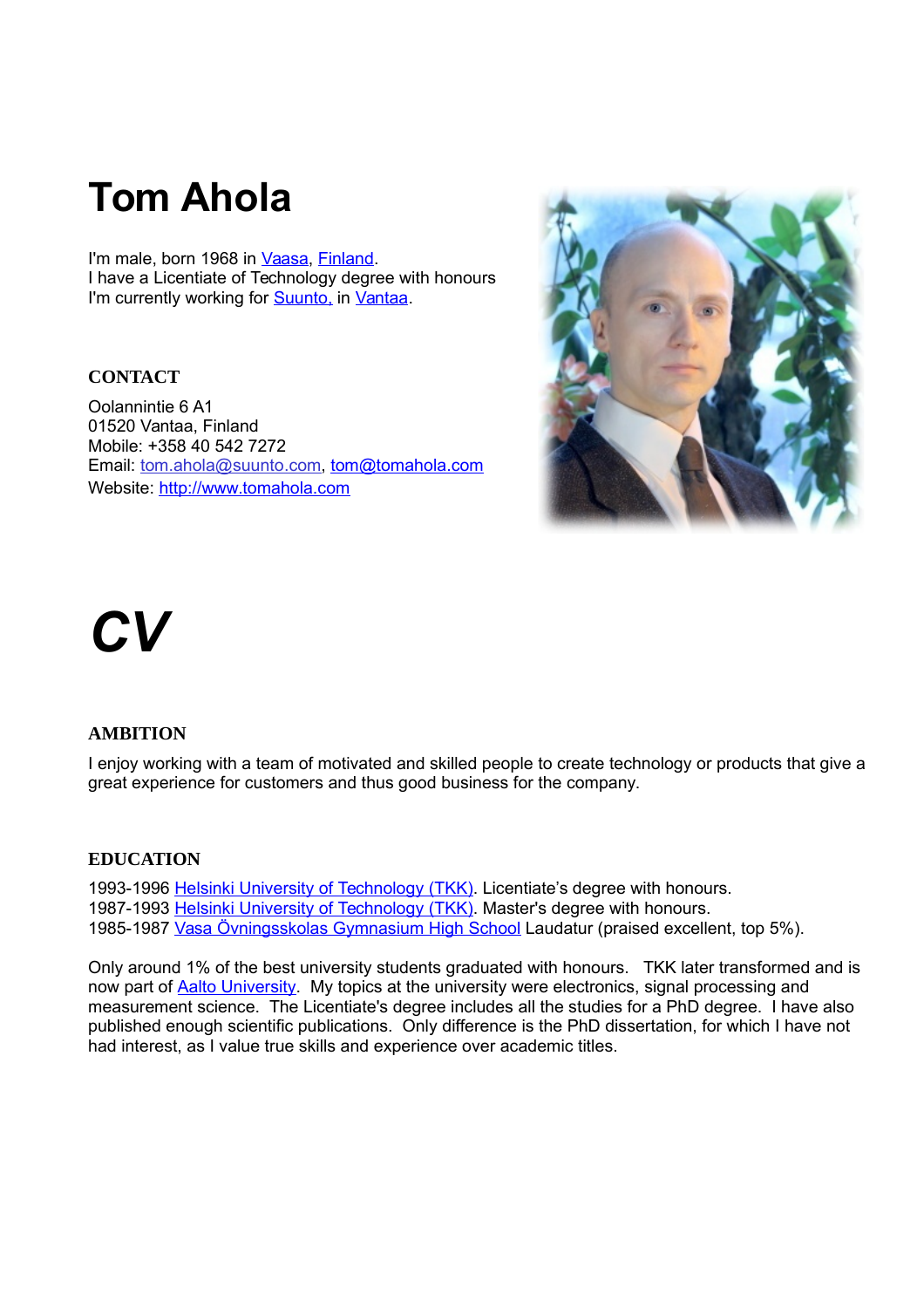## **LANGUAGE SKILLS**

Swedish and Finnish: native bilingual English: excellent

## **TECHNICAL SKILLS IN BRIEF**

- $\checkmark$  Top class expert in digital signal processing and algorithms
- $\checkmark$  Measurement system design, including sensing, signal conditioning and analysis
- $\checkmark$  Long experience with sensor platforms for digital compass and orientation/motion sensing
- $\checkmark$  Electronics design, analog and digital, including high speed design
- $\checkmark$  RF and wireless communications
- $\checkmark$  Interaction system architecture and user interface design
- $\checkmark$  Software development. Embedded systems and PC desktop some mobile apps too.
- $\checkmark$  Experienced system architect for low power and high reliability embedded systems
- $\checkmark$  Mapping and navigation systems development

## **PERSONAL QUALITIES**

I like to share my vast experience in an exceptionally broad technical field. I enjoy helping others to achieve a common goal, more than collecting personal achievements. I always have a clear vision how to solve challenges and create optimal solutions. Due to my experience and level of consciousness, I can often foresee and avoid problems, but if problems arise, I can usually quickly work out a solution. I learn new things fast and I'm a forward going innovator with a novel and fresh individual approach. I have a deep devotion to technology and creativity, but I am not too geeky. I don't do technology for the sake of technology but for the sake of making the life of people more easy and enjoyable. Thus, usability and pragmatic functionality are very important design criteria for me, not forgetting aesthetic qualities and a high technical performance.

I'm also a very hands-on person and can create prototypes to demonstrate technology and new concepts. I feel that a broad understanding of architecture, design, technology, usability and implementation is very essential for a rapid development cycle of successful products as it reduces iterations of product development and the end result is of higher quality. I have consciously developed my skills in this direction.

I also have great project management and leadership skills partly inherited from relatives who lead businesses from small to large. At Nokia I was very succesful planning a large interaction research program. In nearly all my other roles I have also done task and financial planning and documenting of my projects. In my freetime as a kayaking guide and lead trainer I have led large groups of people sucessfully through rough weather and have been able to make the trips enjoyable for all by taking into consideration every individual and planning the trips accordinly. I have received very positive feedback from attendants. I'm a good listener and can make correctly timed decisions based on objective observations that optimize the total outcome. However, I have often opted out from taking leadership roles as I have preferred working more closely and hands-on with the technology as an expert. But lately I have felt that I might be even more useful in a manager role, sharing my experience and guiding others. As an employee I am humble and value the views of my superiors, doing my best to achieve set targets and go even beyond that to add value, quality and futureproofness. Coming from the Ostrobothnia region of Finland, I have inherited qualities known to the region: being honest, open, direct and executing tasks without unnecessary delays.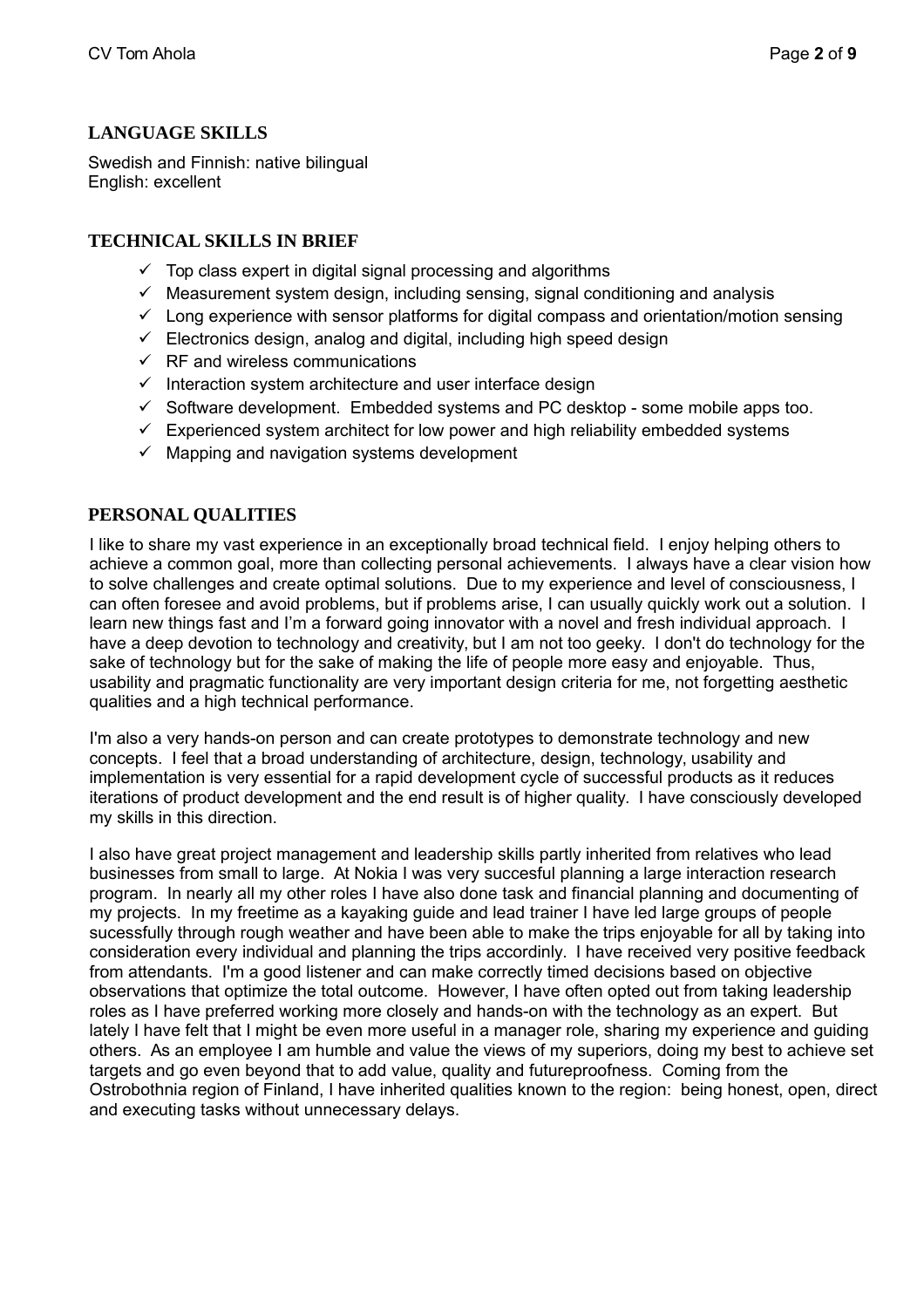## **WORK EXPERIENCE IN BRIEF**

## **1993 Research Scientist and Lecturer at [Metrology Research Institute](http://metrology.tkk.fi/) (5 Years)**

 $\vee$  Optical frequency standard system development

## **1999 Senior Engineer at [Nokia](http://www.nokia.com/) (13 years)**

- $\vee$  1999 Mixed signal ASIC measurement system development
- $\vee$  2005 Mixed signal research engineering
- $\angle$  2007 Wellness and healthcare sensor platform architect
- $\sim$  2009 Multimodal interaction, program manager and system architect
- $\vee$  2011 Sensor fusion technology development
- $\vee$  2011 Technology manager for magnetic components

## **2012 Senior Software Engineer at [Suunto](http://www.suunto.com/) (current position)**

 $\vee$  Technology development

## **POSITIONS OF TRUST**

- $\checkmark$  Member of the board of directors of Vaasan Saaristopalvelut Oy
- $\checkmark$  Safety Supervisor in Nokia Ruoholahti Office
- $\checkmark$  Chairman of Nokia Paddling Club
- $\checkmark$  Founding member of Finns for the Whales society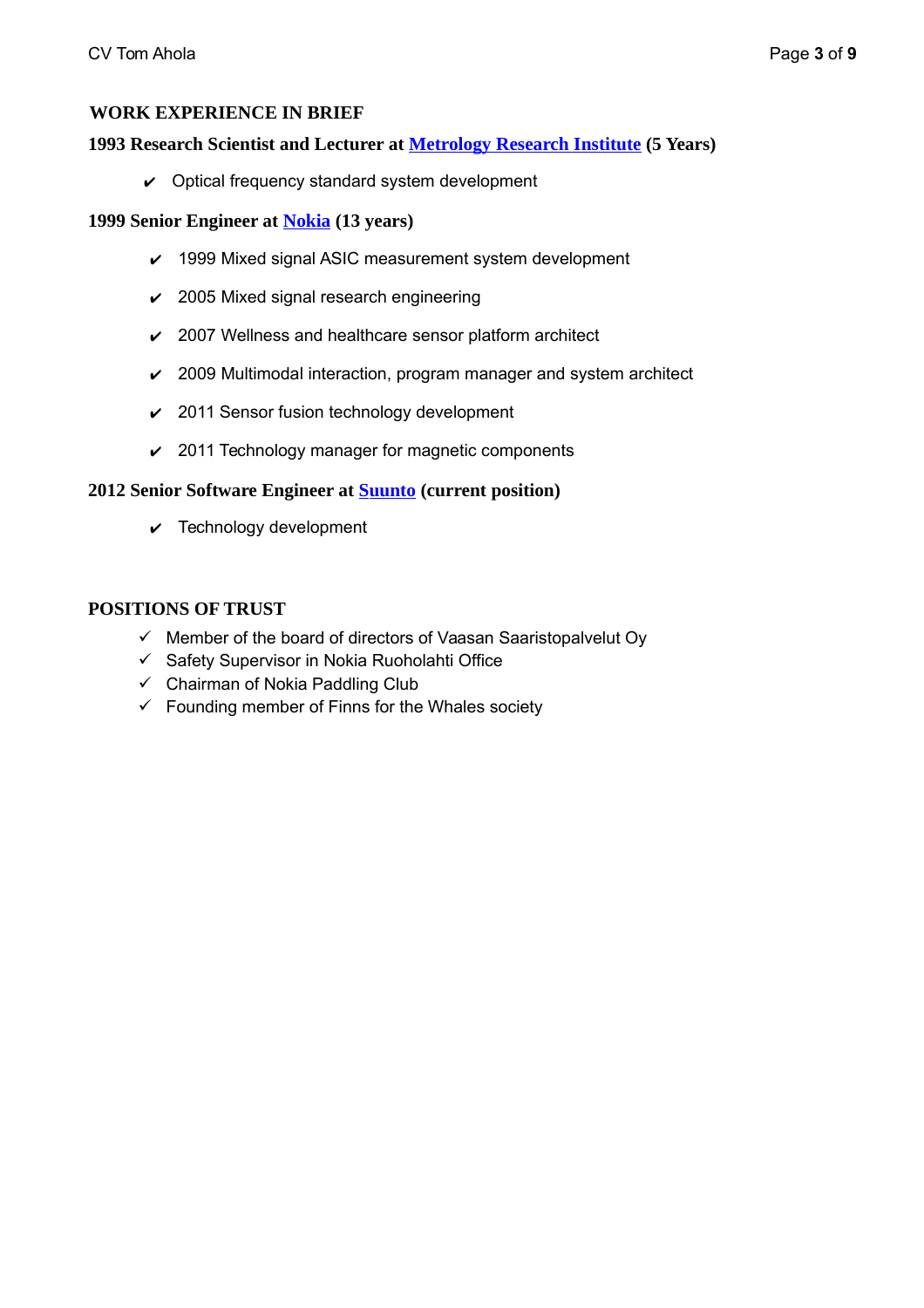## **TECHNICAL SKILLS IN MORE DETAIL**

- $\checkmark$  Digital signal processing (DSP) and algorithm design (for audio, video, wireless communication, sensor processing, measurement analysis, process control)
- $\checkmark$  Analog electronics design (audio, power, RF, radio, precision measurement circuits, ...)
- $\checkmark$  Digital electronics design (high speed interfaces, processors, logic, FPGA, etc)
- $\checkmark$  Sensor platform technology (sensing architecture, algorithms, calibration, digital compass, motion sensing, orientation sensing, measurement systems)
- $\checkmark$  Mixed signal design (high speed, low noise and precision systems for communication or measurement)
- $\checkmark$  C, C++, Java, Pascal and Assembly languages in Embedded, Windows and UNIX/Linux/Maemo/Meego/Android systems
- $\checkmark$  Qt and QML/Qt Quick
- $\checkmark$  User interface and interaction design, system architecture design for interaction
- $\checkmark$  Product concept design (SW/HW/Web architecture, UI design, power management, mechanics)
- $\checkmark$  Sound synthesis and processing, Speech recognition, 3D audio
- $\checkmark$  Image processing, motion detection and pattern recognition
- $\checkmark$  Linux kernel module programming
- $\checkmark$  TCP/IP network programming (Windows and UNIX/Linux)
- $\checkmark$  Native programming of audio interfaces for efficient audio I/O
- $\checkmark$  Test and measurement automation
- $\checkmark$  Agilent VEE, LabVIEW and Pure Data (PD) visual programming
- $\checkmark$  Printed circuit board design (low noise mixed signal, high speed digital, etc)
- $\checkmark$  Mixed signal ASIC design for testability (DFT)
- $\checkmark$  VHDL hardware description language
- $\checkmark$  Linux workstation & server administration (Fedora, Ubuntu, Apache)
- $\checkmark$  2D and 3D Computer Graphics, animation and mechanical designs (3D Studio MAX, Blender, POV-ray, Corel, Gimp, Inkscape, Draftsight)
- $\checkmark$  Video editing and color correction (Vegas Pro, Adobe Premiere, kdenlive, Kino, FFmpeg, VirtualDub)
- $\checkmark$  Web publishing, JavaScript, CSS, HTML5
- $\checkmark$  Document creation and presentations (TeX, LaTeX, Microsoft Office, LibreOffice)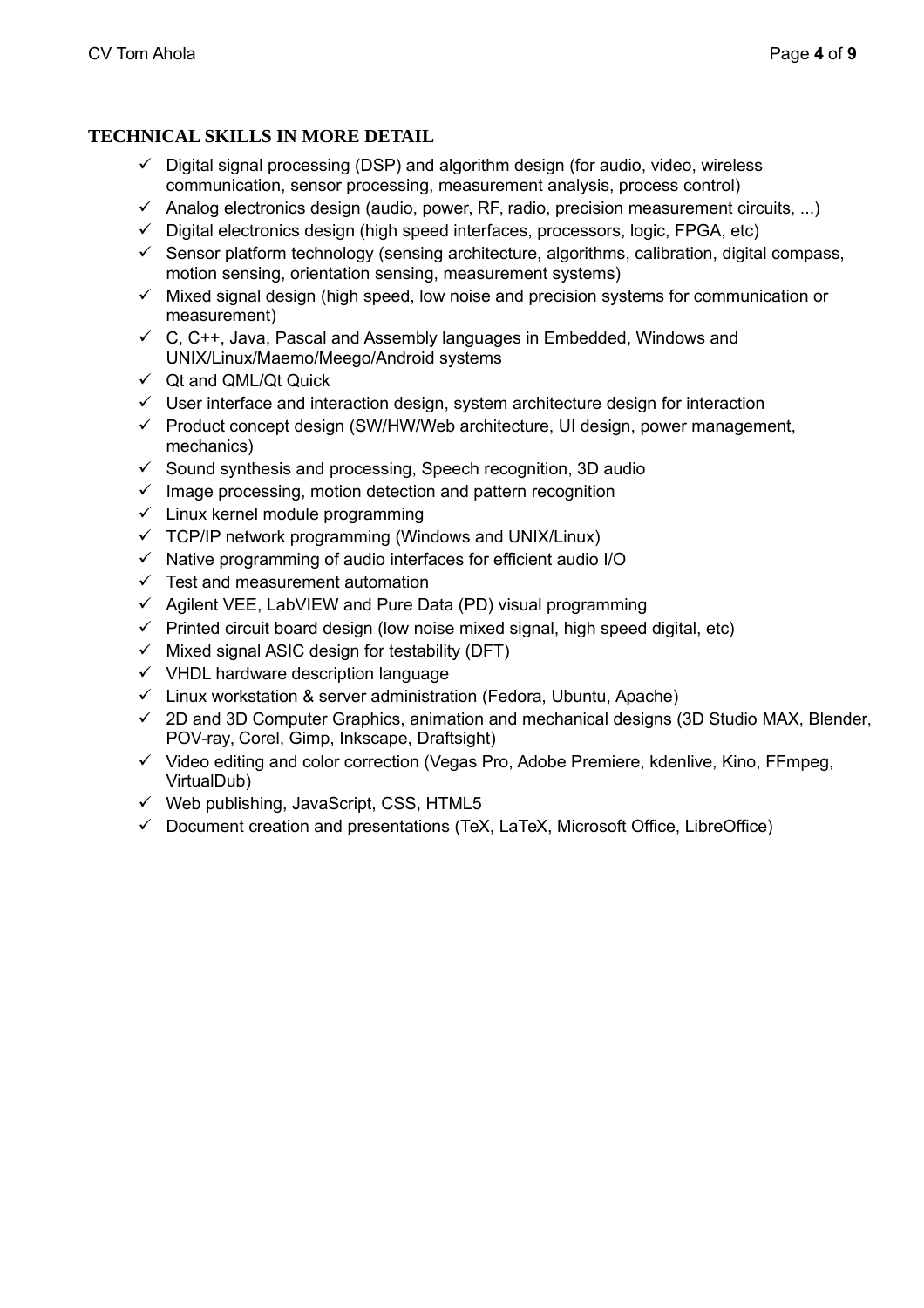## **IT SKILLS**

- $\checkmark$  Windows, Linux (Fedora, Ubuntu) daily user and administrator of several systems, expert user helping others, implementing services and work-efficient scripts
- $\checkmark$  Firefox, Internet Explorer daily user, expert user helping others
- $\checkmark$  Microsoft Office daily expert user of Outlook, Word, Powerpoint, Excel, Communicator, Livemeeting
- $\checkmark$  LibreOffice frequent user and knowledge sharer
- $\checkmark$  TeX Live and tools frequent professional use for scientific publications
- $\checkmark$  Matlab, Octave, Gnuplot, Agilent VEE, LabVIEW have used extensively, expert user, knowledge sharer
- $\checkmark$  Qt Creator using extensively, expert user, knowledge sharer
- $\checkmark$  Borland C++ Builder have used extensively in the past, expert user, knowledge sharer
- $\checkmark$  Microsoft Visual Studio have used professionally
- $\checkmark$  MPLAB have used extensively and professionally, knowledge sharer
- $\checkmark$  IAR Embedded Workshop have used extensively for product dev, knowledge sharer
- $\checkmark$  Silicon Labs Simplicity Studio have used for some projects, knowledge sharer
- $\checkmark$  Nordic Semiconductor nRFgo Studio have used professionally
- $\checkmark$  ARM Keil have used for evaluation projects
- $\checkmark$  STM32CubeMX have used for evaluation projects
- $\checkmark$  NXP MCUXpresso have evaluated
- $\checkmark$  Atmel Studio have evaluated
- $\checkmark$  CodeSourcery tools have used successfully
- $\checkmark$  PADS have used extensively and professionally, knowledge sharer
- $\checkmark$  KiCAD have used for some designs
- $\checkmark$  Altera Quartus II have used extensively and professionally, knowledge sharer
- $\checkmark$  Xilinx ISE, Lattice ispLEVER, Actel Libero- have used successfully
- $\checkmark$  Aplac, PSpice, NEC, CST have used professionally
- $\checkmark$  Puredata, SuperCollider, CSound have used successfully
- $\checkmark$  Corel Draw, Corel Photopaint, Gimp, Inkscape near daily user, knowledge sharer
- $\checkmark$  Adobe Photoshop, Illustrator, Premiere have used successfully
- $\checkmark$  Vegas Pro Video and DVD Architect frequent professional expert user, knowledge sharer
- $\checkmark$  Sonar (multitrack audio workstation) frequent professional expert user, knowledge sharer
- $\checkmark$  3D Studio MAX have used extensively, knowledge sharer
- $\checkmark$  Blender, POV-ray have used successfully
- $\checkmark$  Draftsight have used extensively
- $\checkmark$  Bentley Microstation have used extensively in the past
- $\checkmark$  AutoCAD have used very little

+ many other - I always learn quickly to use software beyond normal functions and can develop my own software quickly too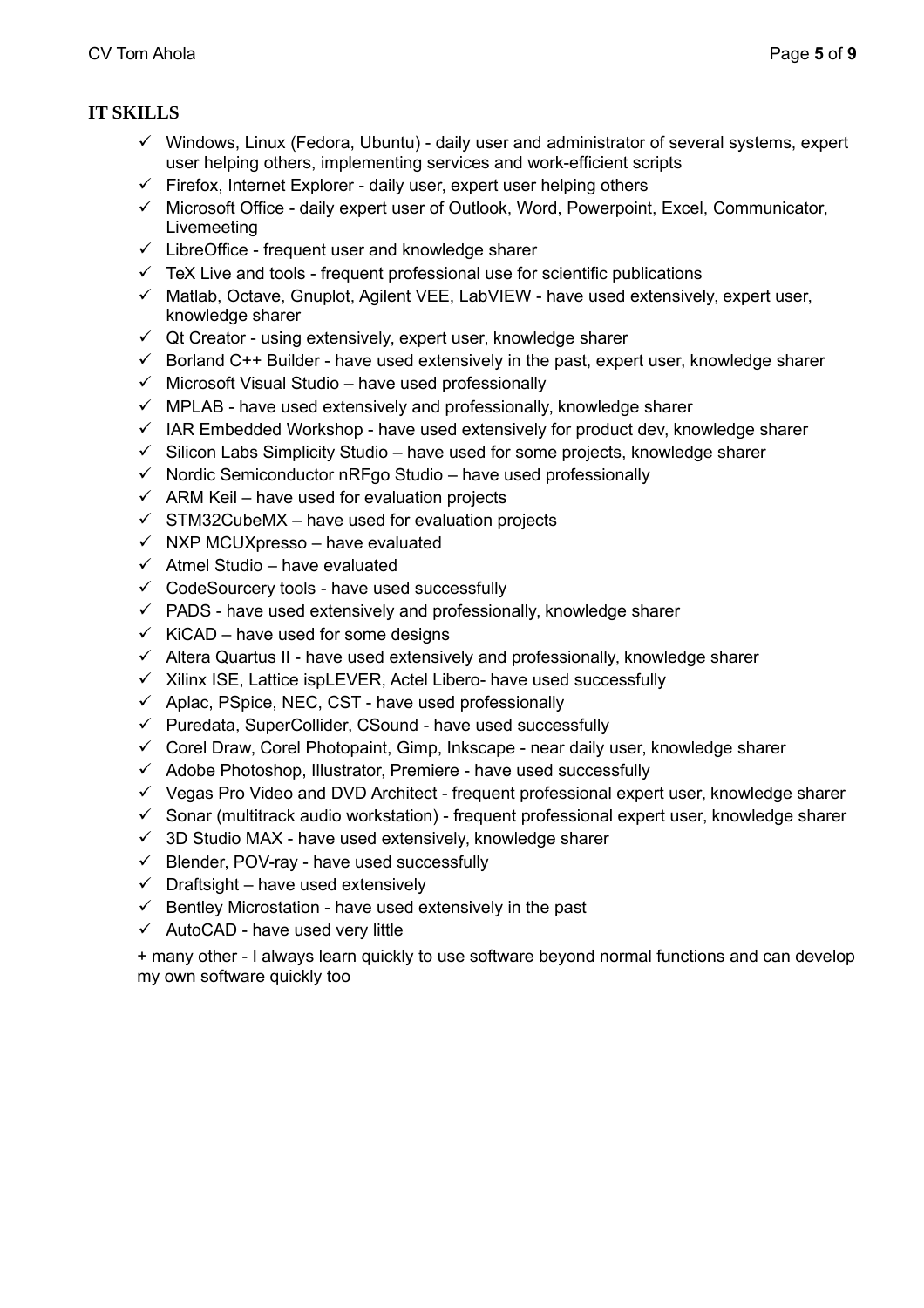## **WORK EXPERIENCE IN DETAIL**

## **May 2012 - present [Suunto,](http://www.suunto.com/) Helsinki Senior Software Designer Manager: Satu Rahkonen and previously Jyrki Uusitalo**

I have a very inspirational role developing new technology which will bring Suunto customers exciting and valuable new features to awesome products now and in the future. I have mostly worked with technology for dive products but will also contribute to other amazing products. In this role I'm doing a broad range of design tasks, involving digital signal processing (DSP), algorithms, digital communications systems, system design, technology research, electronics, mechanics and one of my favourites, design of new interaction methods and systems. Part of my work is SCUBA test-diving of our new products. My first project was the development of the underwater wireless communication technology for the Suunto Tank Pod pressure transmitter. It has proven very successful and is praised by customers. The novel easy pairing interaction method for the Tank Pod is my invention.

## **November 2011 – May 2012 [Nokia](http://www.nokia.com/) / Nokia with Windows Phone Technology / Multimedia / Sensors & Inputs, Helsinki Senior Engineer Manager: Jukka Salminen**

In this role my responsibility was to provide Nokia expertize in magnetic sensors as a technology manager. I supported phone programs with sensor integration, helping every Lumia phone get the best possible components and design. I discussed technology and component development with sensor vendors and made specifications for new component development. I also developed sensor algorithms and sensor drivers and contributed to an energy efficient sensor processing architecture.

**August 2011 – October 2011  [NokiaCTO,](http://www.nokia.com/) Helsinki Senior Engineer Manager: Mika Grundström Project leader: Hannu Vilpponen**

I transferred to CTO from Research to focus more strongly to productize sensor algorithm technology. As sensors are becoming a key feature and commodity of mobile devices the algorithm technology is a key technology to differentiate from the competition. The technology also enables new and potentially disruptive interaction paradigms. The work was rewarding and progressed very well but was shortly disrupted by an organizational change.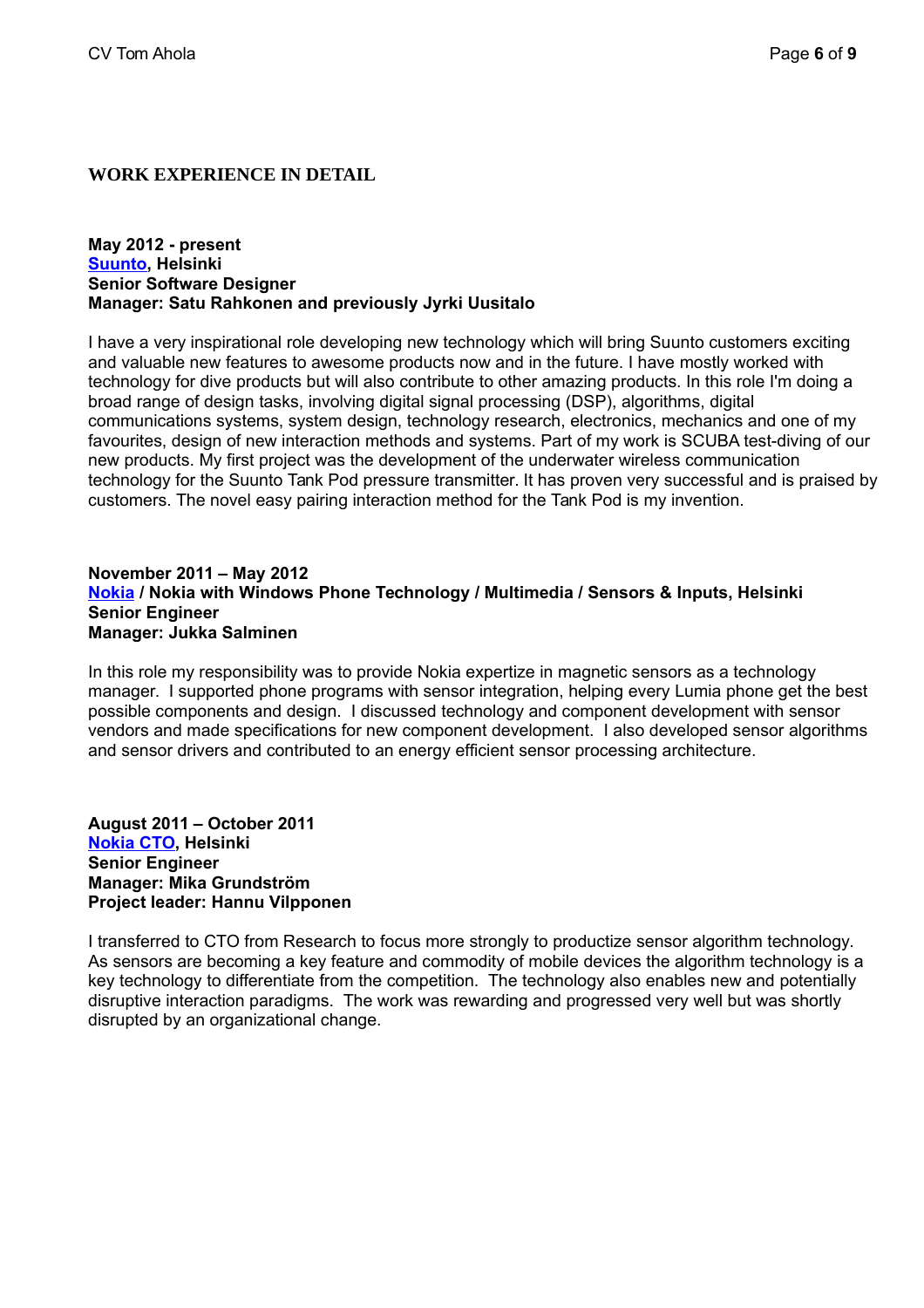## **January 2009 – July 2011 [Nokia Research Center,](http://research.nokia.com/) Tampere Laboratory, Multimodal Interaction Team, Helsinki Senior Researcher Team leader: Vuokko Lantz and Viljakaisa Aaltonen as substitute in 2010**

In this team I have participated in advanced research of new interaction methods and user interfaces. I was a program manager for a large program with many collaborative projects with established research organizations to research and develop state of the art interaction methodologies. I was able to utilize my expertise in sensors and signal processing in developing new touch and gestural interfaces. My skills in sound synthesis and computer graphics I enjoyed to utilize in development of audio-visual and haptic feedback. My skills in measurement science have been useful to help development of touch latency measurements. In an exploration project I developed a module for face recognition using my skills in image recognition. For a short time I also helped out another team working with near field communication (NFC) technology. Our Raja-performance has received high visibility, shown in Tampere Innovation experience, Nokia foundation awards ceremony in Helsinki and Agency of Change in London. For this interactive multimedia dance performance I implemented the sensor performer Qt application and the computer visualization.

## **January 2007 – December 2008 [Nokia Research Center,](http://research.nokia.com/) Connectivity Applications System Research, Wellness and Healthcare Team, Helsinki Member of Research Staff Team leader: Jukka Salminen**

In this role I developed hardware and software for the Nokia Wrist-Attached Sensor Platform (NWSP), which is an FPGA based open-source wireless and wearable R&D platform. The platform is used in collaboration with Universities and research institutes. I also contributed to [Continua Health Alliance's](http://www.continuaalliance.org/) Activity Monitor Specification, Bluetooth Low Energy Technology, Nokia [Sports Tracker,](http://www.sports-tracker.com/) Nokia Step Counter and Nokia Wellness Diary. For Nokia Step Counter I implemented a power saving scheme that allows it to be left on continuously tracking activity without draining the battery too much.

## **January 2005 – December 2006 [Nokia Research Center,](http://research.nokia.com/) Computing Architectures Lab, Mixed Signal Electronics Team, Helsinki Senior Research Engineer Team leader: Pertti Tolonen**

In this role I worked with various research topics such as mobile lightning detection and sensor algorithms. I developed software to record and analyze signals received by lightning detectors. The application featured up to 10 input channels, accurate time synchronization using GPS and remote operation and monitoring using cellphone SMS messages. I also developed a standalone miniature lightning detector prototype based on a low power microcontroller. In an affective communications exploration project I worked with robotics and tangible communication devices.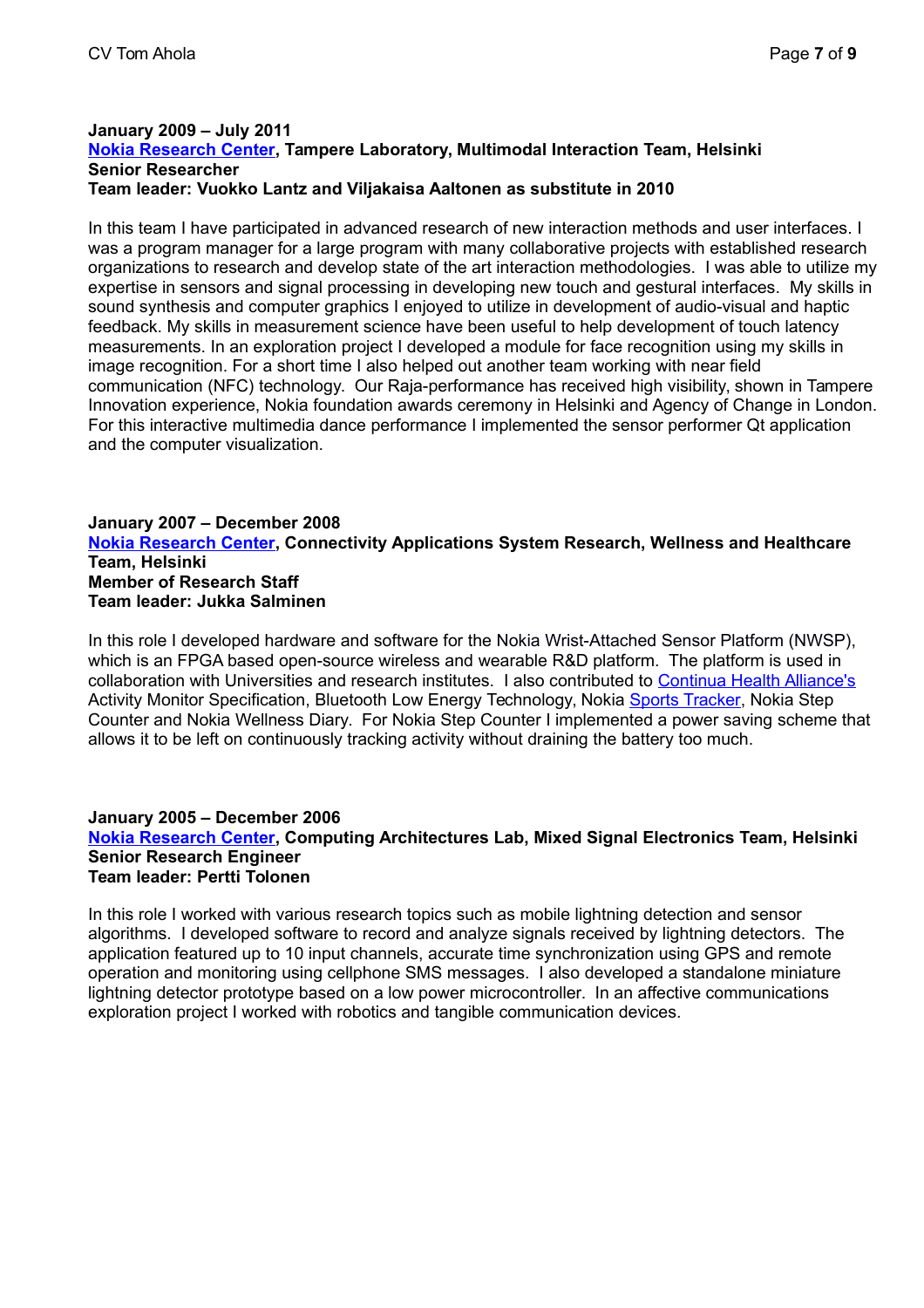## **January 1999 – December 2004 [Nokia Research Center,](http://research.nokia.com/) Electronics Lab, Analog and Mixed Signal IC Design group, Helsinki Senior Research Engineer Team leader: Jukka Wallinheimo**

In this role I was responsible for the development of the testing and characterization system for ASIC prototypes. This system consisted of several racks of commercial test equipment and equipment designed and built by myself. I implemented advanced automated test programs, measurement analysis algorithms and reporting software networked on Linux and HPUX computers using HP/Agilent VEE, National Instrument's LabVIEW and C++. I also contributed to the ASIC design with circuit ideas and design for testability issues. After we developed a sensor interface chip I developed sensor algorithms for Nokia's first compass phone. I took part in the project making Nokia's first 3G cellphone too. There we made the baseband converter.

## **1993 – December 1998 [Metrology Research Institute \(MRI\)](http://metrology.tkk.fi/) at [Helsinki University of Technology \(TKK, currently Aalto](http://www.tkk.fi/en/)  [University\),](http://www.tkk.fi/en/) Espoo (next to Helsinki). Research Scientist, Lecturer Professors: Erkki Ikonen, Pekka Wallin**

In this role my projects included development of a digital control system for iodine stabilized lasers (DiLS) used as the national optical frequency standard of Finland. One system was also built for the [BIPM,](http://www.bipm.org/en/home/) which is the European central laboratory of standard measures. The system included a microcomputer system, a DSP unit, embedded software, DSP algorithms and precision analog electronics. The relative uncertainty of the frequency standard can be below 0.0001 ppm. I also worked with optical power measurements and teaching students in the field of measurement science.

## **PRE-GRADUATION WORK EXPERIENCE**

- $\checkmark$  Radio technician assistant at Radio Jyväskylä Local Radio Station
- $\checkmark$  Developed database reporting software for music playlists at Radio Jyväskylä
- $\checkmark$  Advertisement graphics work at Mainos Mikko Koo, Vaasa
- $\checkmark$  Various warehouse administrative work at one of our family enterprises: Edustusliike Juhani Ahola Oy, Vaasa